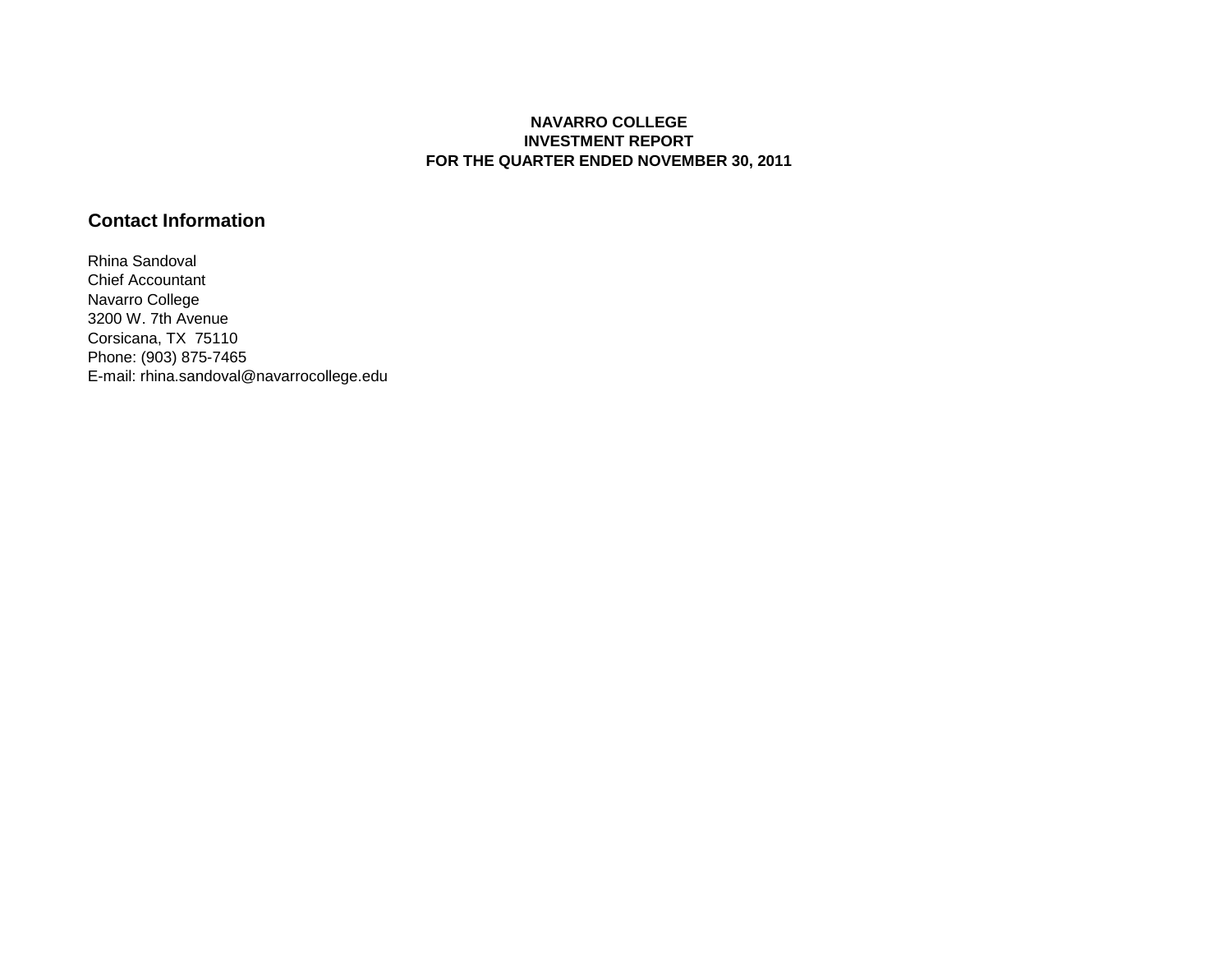### **NAVARRO COLLEGE INVESTMENT REPORT FOR THE QUARTER ENDED NOVEMBER 30, 2011**

| <b>TYPE OF INVESTMENT</b>                                                                                          | <b>BEGINNING</b><br><b>BOOK VALUE</b><br>08/31/11 | <b>ADDITIONS/</b><br><b>CHANGES</b><br><b>FOR PERIOD</b> | <b>ENDING</b><br><b>BOOK VALUE</b><br>11/30/11 | <b>BEGINNING</b><br><b>MARKET VALUE</b><br>08/31/11 | <b>ENDING</b><br><b>MARKET VALUE</b><br>11/30/11 |
|--------------------------------------------------------------------------------------------------------------------|---------------------------------------------------|----------------------------------------------------------|------------------------------------------------|-----------------------------------------------------|--------------------------------------------------|
| <b>Certificates of Deposit</b>                                                                                     |                                                   |                                                          |                                                |                                                     |                                                  |
| Community National Bank & Trust of TX - CD #1121587 (Schol)<br>Due 01/18/2012 @1.190% Rate<br>Purchased 07/18/2010 | 640,000.00                                        |                                                          | 640,000.00                                     | 648,534.09                                          | 650,432.88                                       |
| Community National Bank & Trust of TX - CD #1141420 (E&G)<br>Due 02/28/2012 @ 1.000% Rate<br>Purchased 08/28/2010  | 1,500,000.00                                      |                                                          | 1,500,000.00                                   | 1,515,123.29                                        | 1,518,863.01                                     |
| Prosperity Bank - CD #730010473 (Agency)<br>Due 04/09/2012 @ 0.700% Rate<br>Purchased 04/09/2011                   | 100,000.00                                        |                                                          | 100,000.00                                     | 100,276.16                                          | 100,450.68                                       |
| Prosperity Bank - CD #730010475 (Schol)<br>Due 04/09/2012 @0.700% Rate<br>Purchased 04/09/2011                     | 510,000.00                                        |                                                          | 510,000.00                                     | 511,408.44                                          | 512,298.49                                       |
| Prosperity Bank - CD #730010518 (E&G)<br>Due 04/11/2012 @ 0.700% Rate<br>Purchased 04/11/2011                      | 1,000,000.00                                      |                                                          | 1,000,000.00                                   | 1,000,978.08                                        | 1,002,723.29                                     |
| Citizens National Bank-Henderson CD #677159 (Schol)<br>Due 08/01/2013 @ 1.190% Rate<br>Purchased 08/01/2011        | 250,000.00                                        |                                                          | 250,000.00                                     | 250,244.52                                          | 250,187.47                                       |
| Community National Bank & Trust of TX - CD #1143180 (E&G)<br>Due 12/07/2011 @ .100% Rate<br>Purchased 09/07/2011   |                                                   | 1,500,000.00                                             | 1,500,000.00                                   |                                                     | 1,500,345.21                                     |
| State Farm - CD #1019063147 (Aux)<br>Due 10/01/2012 @.61000% Rate<br>Purchased 10/01/2011                          |                                                   | 100,000.00                                               | 100,000.00                                     |                                                     | 100,102.44                                       |
| First Bank & Trust Co. - CD #5006220 (E&G)<br>Due 10/18/2012 @1.500% Rate<br>Purchased 10/18/2011                  |                                                   | 100,000.00                                               | 100,000.00                                     |                                                     | 100,176.71                                       |
| Prosperity Bank - CD #730010540 (E&G)<br>Due 10/24/2012 @ 0.400% Rate<br>Purchased 10/24/2011                      |                                                   | 3,000,000.00                                             | 3,000,000.00                                   |                                                     | 3,001,216.44                                     |
| Community National Bank & Trust of TX - CD #1141442 (E&G)<br>Due 09/07/2011 @ .700% Rate<br>Purchased 09/07/2010   | 1,500,000.00                                      | (1,500,000.00)                                           |                                                | 1,510,298.63                                        |                                                  |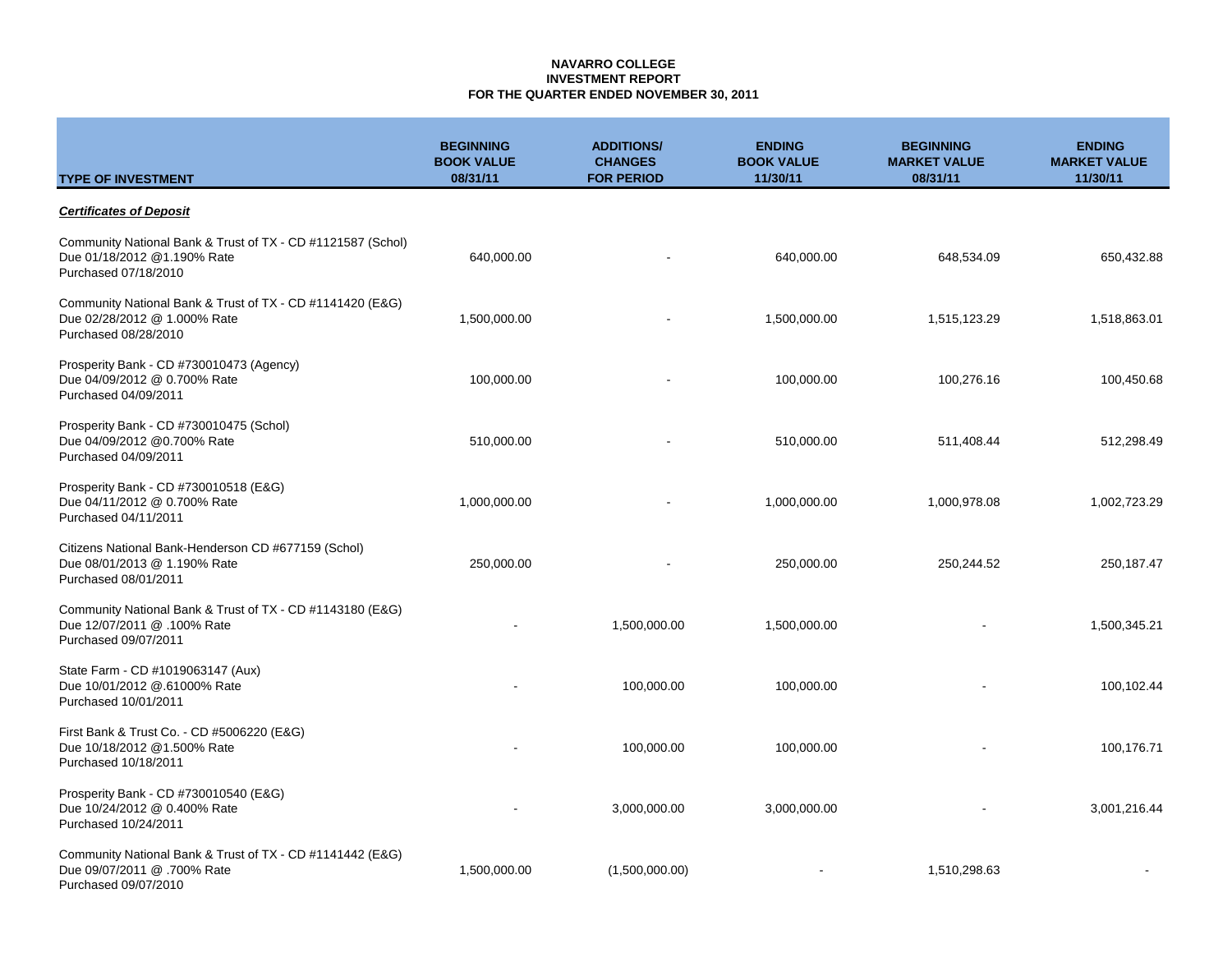### **NAVARRO COLLEGE INVESTMENT REPORT FOR THE QUARTER ENDED NOVEMBER 30, 2011**

| <b>TYPE OF INVESTMENT</b>                                                                         |          | <b>BEGINNING</b><br><b>BOOK VALUE</b><br>08/31/11 | <b>ADDITIONS/</b><br><b>CHANGES</b><br><b>FOR PERIOD</b> | <b>ENDING</b><br><b>BOOK VALUE</b><br>11/30/11 | <b>BEGINNING</b><br><b>MARKET VALUE</b><br>08/31/11 | <b>ENDING</b><br><b>MARKET VALUE</b><br>11/30/11 |
|---------------------------------------------------------------------------------------------------|----------|---------------------------------------------------|----------------------------------------------------------|------------------------------------------------|-----------------------------------------------------|--------------------------------------------------|
| State Farm - CD #1019063147 (Aux)<br>Due 10/01/2011 @.9100% Rate<br>Purchased 10/01/2010          |          | 100,000.00                                        | (100,000.00)                                             |                                                | 102,304.30                                          |                                                  |
| First Bank & Trust Co. - CD #5006220 (E&G)<br>Due 10/18/2011 @2.200% Rate<br>Purchased 10/18/2010 |          | 100,000.00                                        | (100,000.00)                                             | $\overline{\phantom{a}}$                       | 101,910.68                                          |                                                  |
| Prosperity Bank - CD #730010519 (E&G)<br>Due 10/13/2011 @ 0.450% Rate<br>Purchased 04/13/2011     |          | 3,000,000.00                                      | (3,000,000.00)                                           | $\tilde{\phantom{a}}$                          | 3,001,812.33                                        |                                                  |
|                                                                                                   | Subtotal | 8,700,000.00                                      | \$<br>0.00                                               | - \$<br>8,700,000.00                           | 8,742,890.52                                        | 8,736,796.62                                     |

# *U.S. Government Agency Securities*

| <b>TOTAL</b> | \$<br>8,700,000.00       | S  | 0.00                     | S | 8,700,000.00 |   | 8,742,890.52             | - \$ | 8,736,796.62 |
|--------------|--------------------------|----|--------------------------|---|--------------|---|--------------------------|------|--------------|
|              | 0.00                     |    |                          |   |              |   |                          |      |              |
| Subtotal     | 0.00                     | \$ | $\sim$                   |   | 0.00         | D | 0.00                     | D    | 0.00         |
|              | $\overline{\phantom{0}}$ |    | $\overline{\phantom{a}}$ |   | ۰            |   | $\overline{\phantom{a}}$ |      |              |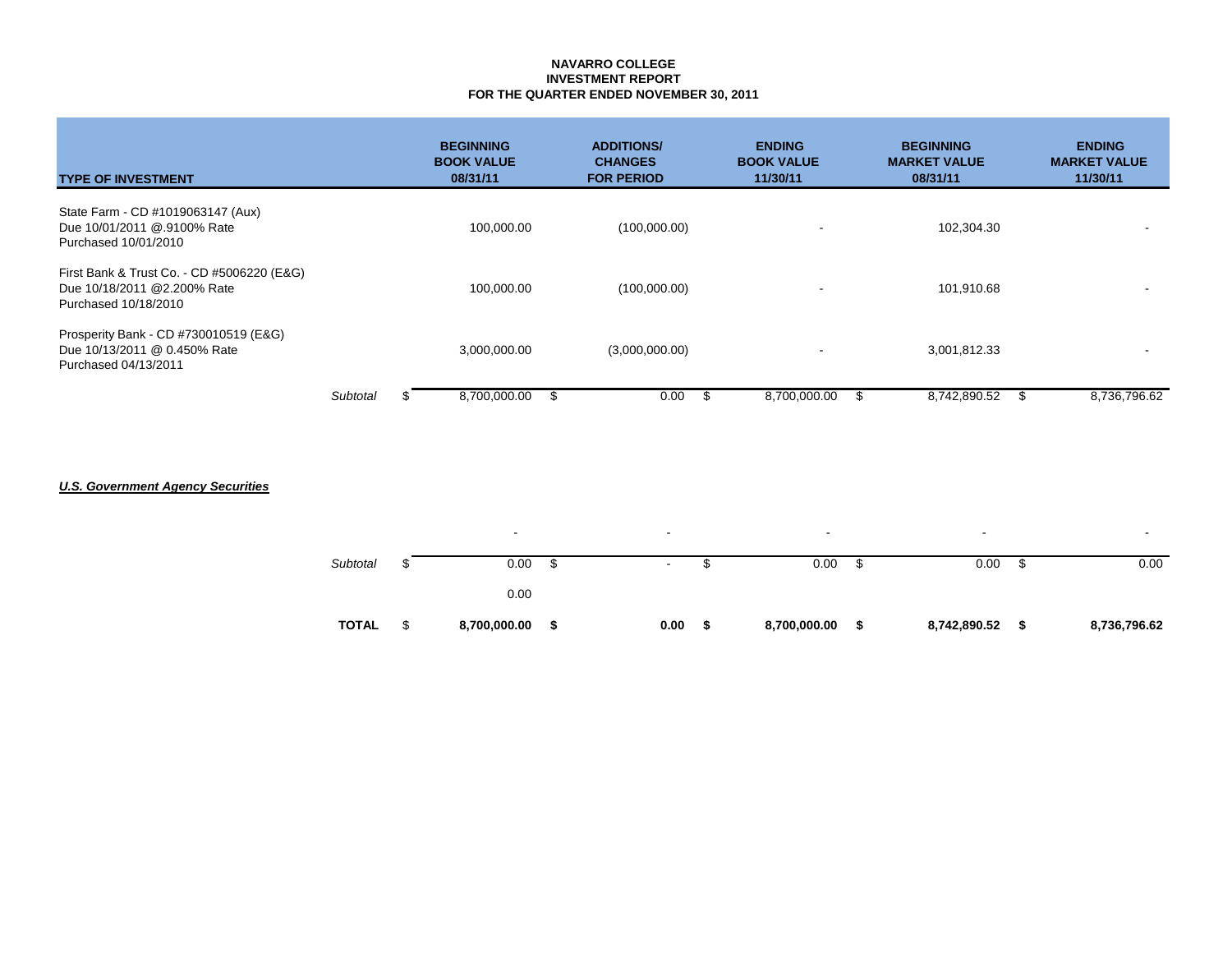#### **NAVARRO COLLEGE INVESTMENT REPORT RECAP FOR THE QUARTER ENDED NOVEMBER 30, 2011**

#### **RECAP OF INVESTMENTS BY FUND**

| <b>TYPE OF INVESTMENT</b>                                                      | <b>ENDING</b><br><b>BOOK VALUE</b><br>11/30/2011 | <b>Educational and</b><br><b>General Fund</b> | <b>Debt Service</b><br>Fund | <b>Auxiliary</b><br><b>Fund</b> | <b>Agency</b><br><b>Fund</b> | <b>Plant</b><br><b>Fund</b> | <b>Student</b><br><b>Financial</b><br><b>Aid Fund</b> |
|--------------------------------------------------------------------------------|--------------------------------------------------|-----------------------------------------------|-----------------------------|---------------------------------|------------------------------|-----------------------------|-------------------------------------------------------|
| First Bank & Trust Co. - CD #5006220                                           | 100,000.00                                       | 100,000.00                                    |                             |                                 |                              |                             |                                                       |
| Community National Bank & Trust of TX - CD #1141420                            | 1,500,000.00                                     | 1,500,000.00                                  |                             |                                 |                              |                             |                                                       |
| Community National Bank & Trust of TX - CD #1143180                            | 1,500,000.00                                     | 1,500,000.00                                  |                             |                                 |                              |                             |                                                       |
|                                                                                |                                                  |                                               |                             |                                 |                              |                             |                                                       |
| Community National Bank & Trust of TX - CD #1121587                            | 640,000.00                                       |                                               |                             |                                 |                              |                             | 640,000.00                                            |
| Citizens National Bank - CD #677159                                            | 250,000.00                                       |                                               |                             |                                 |                              |                             | 250,000.00                                            |
| State Farm - CD #1019063147                                                    | 100,000.00                                       |                                               |                             | 100,000.00                      |                              |                             |                                                       |
| Prosperity Bank-CD#730010473                                                   | 100,000.00                                       |                                               |                             |                                 | 100,000.00                   |                             |                                                       |
| Prosperity Bank-CD#730010475                                                   | 510,000.00<br>1,000,000.00                       | 1,000,000.00                                  |                             |                                 |                              |                             | 510,000.00                                            |
| Prosperity Bank-CD#730010518                                                   | 3,000,000.00                                     |                                               |                             |                                 |                              |                             |                                                       |
| Prosperity Bank-CD#730010540                                                   |                                                  | 3,000,000.00                                  |                             |                                 |                              |                             |                                                       |
|                                                                                | 8,700,000.00 \$<br>- \$                          | 7,100,000.00 \$                               | $0.00$ \$                   | 100,000.00 \$                   | 100,000.00 \$                | 0.00~\$                     | 1,400,000.00                                          |
| November 30, 2011 Benchmark Rates:                                             |                                                  |                                               |                             |                                 |                              |                             |                                                       |
| <b>TexStar Local Government Investment Service</b>                             | 0.0973%                                          |                                               |                             |                                 |                              |                             |                                                       |
| Rates and market values are from the November 30, 2011 The Wall Street Journal |                                                  |                                               |                             |                                 |                              |                             |                                                       |
| <b>Federal Funds Rate</b>                                                      | 0.1000%                                          |                                               |                             |                                 |                              |                             |                                                       |
| Merrill Lynch Ready Assets Trust                                               | 0.0000%                                          |                                               |                             |                                 |                              |                             |                                                       |
| Treasury Bill - 26 weeks                                                       | 0.0700%                                          |                                               |                             |                                 |                              |                             |                                                       |
| Certificates of Deposit - Six Months                                           | 0.2500%                                          |                                               |                             |                                 |                              |                             |                                                       |

We, the investment officers of Navarro College District, swear that, to the best of our knowledge, this report displays Navarro College's investment portfolio as of November 30, 2011. We further swear that transactions inv investment portfolio are in compliance with Navarro College's Investment Policy and Strategy and the provisions of the Public Funds Investment Act, Chapter 2256, and amendments of the Texas Government Code.

**Prepared by:** Date Investment Officer

Date Chief Accountant Date Investment Officer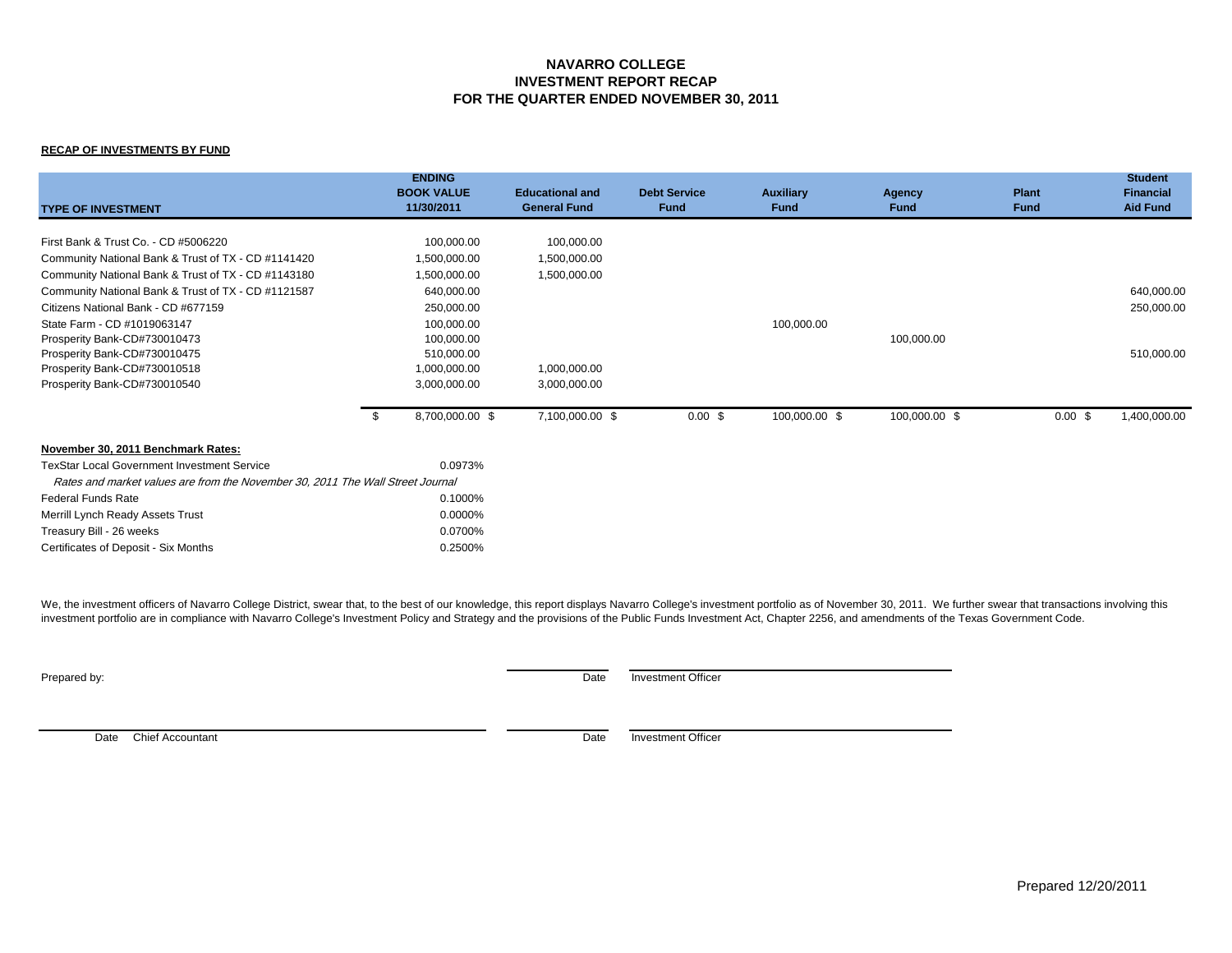# **NAVARRO COLLEGE INVESTMENT PORTFOLIO MATURITY SCHEDULE FOR THE QUARTER ENDED NOVEMBER 30, 2011**

| <b>MATURITY</b>    |    |                                  |   |                                 |    |                                 |  |                                 |  |                              |  |
|--------------------|----|----------------------------------|---|---------------------------------|----|---------------------------------|--|---------------------------------|--|------------------------------|--|
| <b>Fiscal Year</b> |    | <b>1st Quarter</b><br>Sept - Nov |   | <b>2nd Quarter</b><br>Dec - Feb |    | <b>3rd Quarter</b><br>Mar - May |  | <b>4th Quarter</b><br>Jun - Aug |  | <b>Total Amount</b>          |  |
| 2012<br>2013       | \$ | $\blacksquare$<br>3,200,000.00   |   | 3,640,000.00                    |    | 1,610,000.00                    |  | $\blacksquare$<br>250,000.00    |  | 5,250,000.00<br>3,450,000.00 |  |
| <b>Total</b>       | \$ | 3,200,000.00                     | S | 3,640,000.00                    | \$ | $1,610,000.00$ \$               |  | 250,000.00                      |  | 8,700,000.00                 |  |